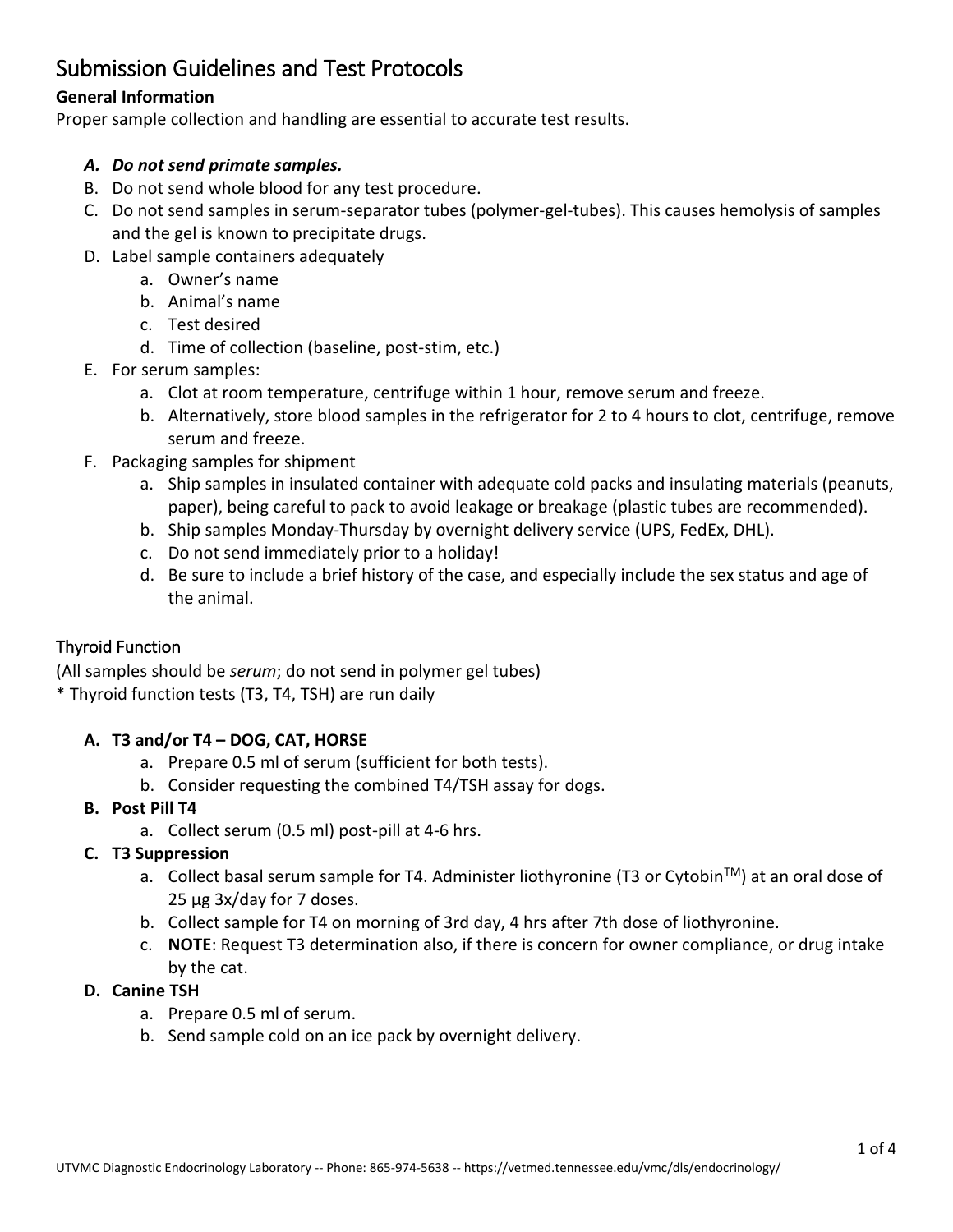## Adrenal Function

(All samples should be *serum*; do not send in polymer gel tubes)

\* Cortisol assays are run daily

## **A. Cortisol – ACTH Stim Test \* – DOG, CAT**

- a. For dogs, collect baseline serum sample (1.0 ml) then give synthetic ACTH (Cortrosyn<sup>TM</sup>) at 5 µg/kg IV (preferred) or IM and collect post-ACTH serum sample (1.0 ml) 1 hr later.
- b. For cats, collect baseline serum sample (1.0 ml) then use Cortrosyn<sup>TM</sup> as for dogs, but give 25 µg/kg IM (maximum dose of 125 µg/cat). Collect post-ACTH serum sample at 60 minutes.
- c. If using ACTH gel, give 2.0 IU/kg IM. Collect post-ACTH serum sample 1 hr and 2 hrs later.
- $d.$  \* Cortrosyn<sup>TM</sup> (versus compounded ACTH) is the preferred ACTH for use in testing since quality is consistent.

# **B. Cortisol-Dex Supp/ACTH Stim Test – DOG**

- a. Collect baseline serum sample (1.0 ml). Administer dexamethasone at 0.1 mg/kg (IV).
- b. Take a post-dex serum sample 4 hours later and 8 hours later.
- c. Following the 8 hours post-dex collection, perform the Cortisol-ACTH Stim Test as above.

# **C. Cortisol-Low Dose Dex Supp Test – DOG**

- a. Collect baseline serum sample (1.0 ml).
- b. Administer dexamethasone at 0.01 mg/kg (IV).
- c. Collect Post-Dex serum samples at 4 and 8 hrs (1.0 ml).

## **D. Cortisol-High Dose Dex Supp Test – DOG**

- a. Collect baseline serum sample (1.0 ml).
- b. Administer dexamethasone at 0.1 mg/kg (IV).
- c. Collect Post-Dex serum samples at 4 and 8 hrs (1.0 ml).

# **E. Aldosterone- ACTH Stim Test – NEUTERED DOG, NEUTERED CAT**

a. Perform ACTH stimulation test as listed above (**A**). For this analysis, collect 0.5 ml serum for baseline sample and 0.5 ml serum for post-ACTH sample.

## **F. Adrenal Panel for Dogs and Cats (ACTH Stim) -Test for congenital adrenohyperplasia-like syndrome (dogs, cats), or Alopecia-X, Atypical Cushing's Syndrome**

**Note**: All Adrenal function tests use serum samples.

\* Adrenal panels are batch-run weekly

- a. Collect baseline serum sample (2.0 ml).
- b. Allow sample to clot then centrifuge and separate serum.
- c. Administer the ACTH Stim test as above (**A**). Collect Post-ACTH serum sample (2.0 ml) at 1 hr (2 hrs if gel-ACTH is used).
- d. Allow sample to clot then centrifuge, and separate serum. (NOTE: If samples are grossly hemolyzed, check with lab before sending).
- e. Send samples cold on ice packs by overnight delivery.
	- i. The following hormones will be assayed: Cortisol, Estradiol, Androstenedione, 17 hydroxyprogesterone, Progesterone and Testosterone.

# **G. Adrenal Panel with Combined Dex Supp/ACTH Stim Test for Dogs**

- a. Collect baseline serum sample (2.0 ml). Administer dexamethasone at 0.1 mg/kg (IV).
- b. Take a post-dex serum sample 4 hours later and 8 hours later.
- c. Following the 8 hours post-dex collection, administer synthetic ACTH (Cortrosyn<sup>m</sup>) at 5  $\mu$ g/kg (IV), and collect post-ACTH serum sample (2.0 ml) 1 hr later. Use of synthetic ACTH (IV) is the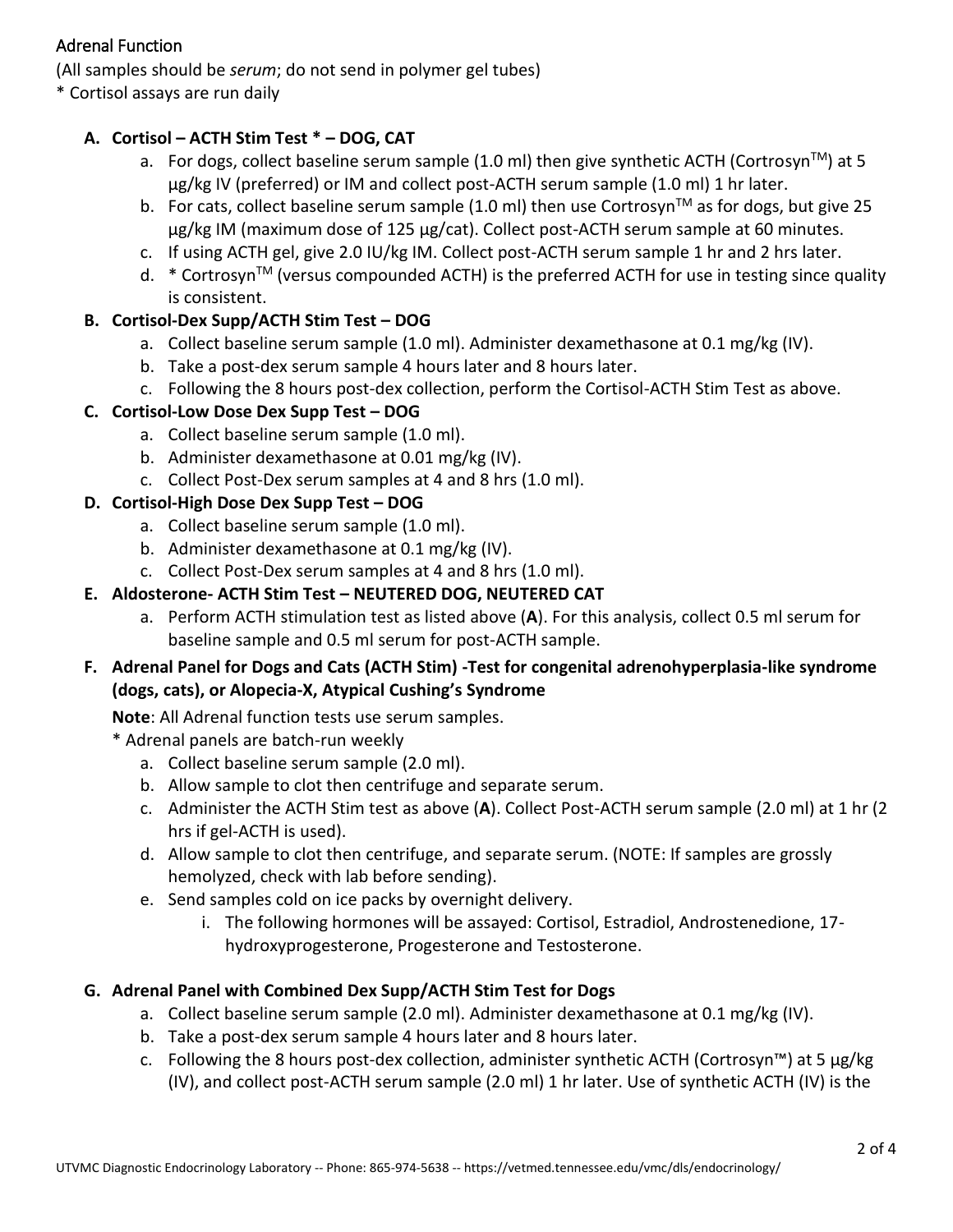preferred method however if using ACTH gel administer 2.0 IU/kg (IM) and collect post-ACTH serum sample (2.0 ml) 2 hrs later.

d. This test will provide the same information as the adrenal panel with ACTH stimulation only however it will also provide information as to whether the hormones are suppressed by dexamethasone. With this approach, results from two separate testing procedures (dexamethasone suppression test and ACTH stimulation test) are achieved with one test.

## **H. Adrenal Panel for Ferrets -Test for adrenocortical disease in ferrets**

- a. Collect baseline serum sample (0.5 ml).
- b. Allow sample to clot then centrifuge and separate serum.
- c. Send sample cold on an ice pack by overnight delivery.
- d. The following hormones will be assayed: Estradiol, Androstenedione and 17 hydroxyprogesterone. The assay is run each week.

## **I. Adrenal Panel for Rabbits (neutered rabbits only)**

- a. Collect baseline serum sample (1 ml).
- b. Allow sample to clot then centrifuge and separate serum.
- c. Send sample cold on an ice pack by overnight delivery.
- d. Hormones analyzed are progesterone, 17-hydroxyprogesterone, androstenedione, testosterone, and cortisol.

# Pituitary Function

(Sample should be EDTA plasma)

## **A. Endogenous ACTH – HORSE**

- a. Collect 1 ml plasma on ice.
- b. Centrifuge sample immediately and transfer plasma to a plastic tube.
- c. Send sample on dry ice by overnight delivery.

## Reproductive Hormones

(All samples should be *serum*; do not send in polymer gel tubes)

\* Reproductive hormone assays are run weekly. Breeding progesterone is run same day as submitted; please notify laboratory personnel in advance of sample submission

## **A. Estradiol\*, Progesterone\*, or Testosterone\* - DOG, CAT**

- a. Collect 0.3 ml of serum for each.
- b. Allow sample to clot then centrifuge and separate serum.
- c. Send sample cold on an ice pack by overnight delivery.
- d. \* If analyzing sample for all 3 hormones send 0.5 ml serum.

# **B. Testosterone – hCG Stim – For cryptorchidism detection in the horse.**

- a. Collect baseline serum sample (1.0 ml) in the morning hours (a.m.).
- b. Administer hCG at 10,000 units total dose (IV). Collect Post-hCG serum sample (2.0 ml) 72 hours later (a.m.).
- c. Allow samples to clot then centrifuge and separate serum.
- d. Send samples cold on ice packs by overnight delivery.
- **C. Testosterone - hCG stimulation - For completeness of castration in dogs and cats.** 
	- a. Collect baseline serum sample (1.0 ml).
	- b. Administer hCG at 50 IU/kg IM.
	- c. Collect Post-hCG serum sample at 2 hours.
	- d. Allow samples to clot then centrifuge and separate serum.
	- e. Send samples cold on ice packs by overnight delivery.